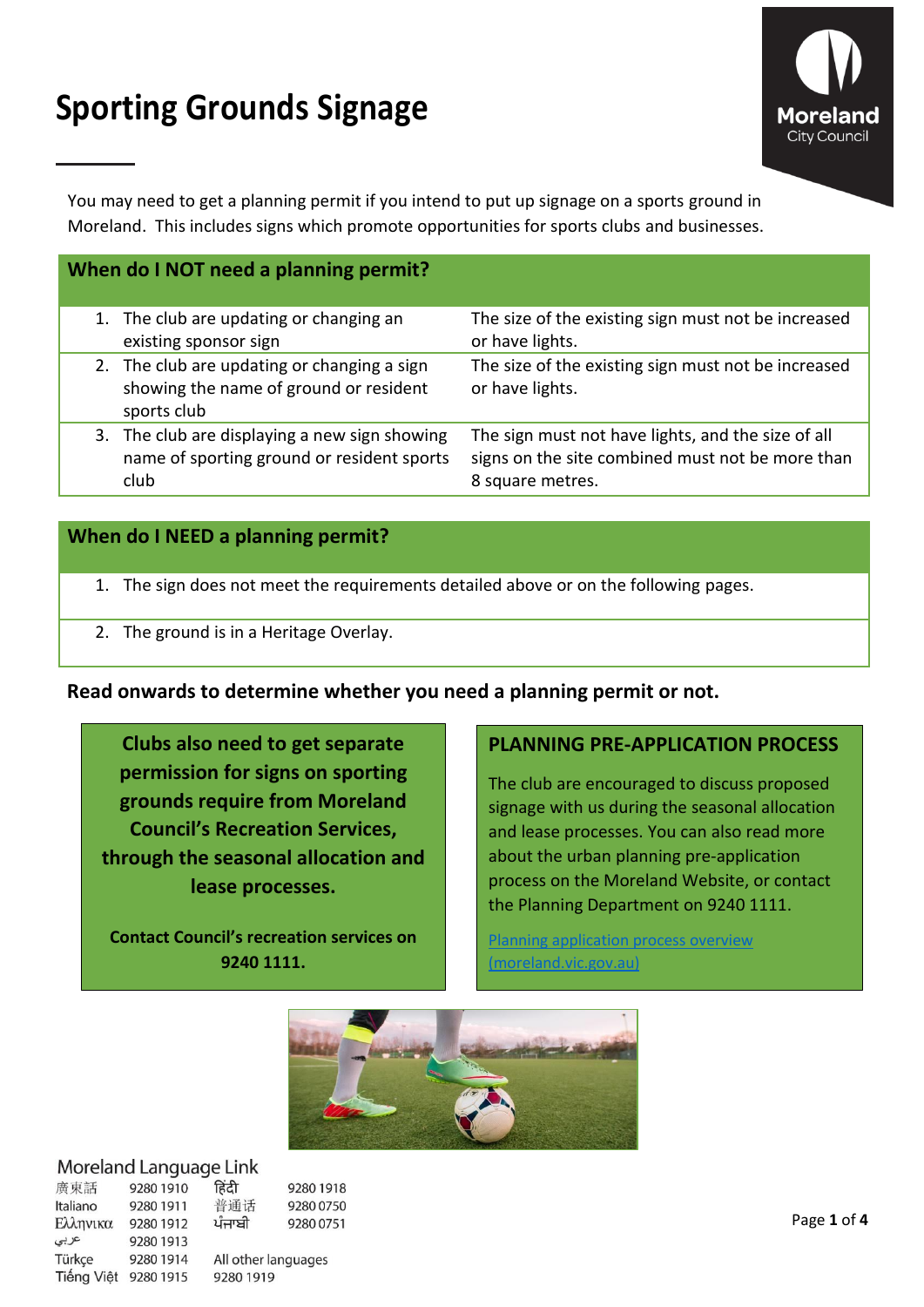### **Premier Sporting Reserves Signage**



The *Signage [on Sporting Grounds Incorporated Document June 2019](https://www.planning.vic.gov.au/__data/assets/pdf_file/0018/441540/more-C169more-Signage-on-sports-grounds-Incorporated-Document-June-2019.pdf)* exempts some premier sporting reserves from needing a planning permit for sponsorship signs.

| Premier sporting reserves included are: |                       |                     |  |
|-----------------------------------------|-----------------------|---------------------|--|
| <b>Ground Name</b>                      | <b>Street Address</b> | Suburb              |  |
| <b>Campbell Reserve</b>                 | 11-49 Moreland Road   | Coburg              |  |
| <b>CB Smith Reserve</b>                 | 77 Jukes Road         | Fawkner             |  |
| <b>Hosken Reserve</b>                   | 39A Shorts Road       | <b>Coburg North</b> |  |
| <b>Sewell Reserve</b>                   | 33 Glenroy Road       | Glenroy             |  |

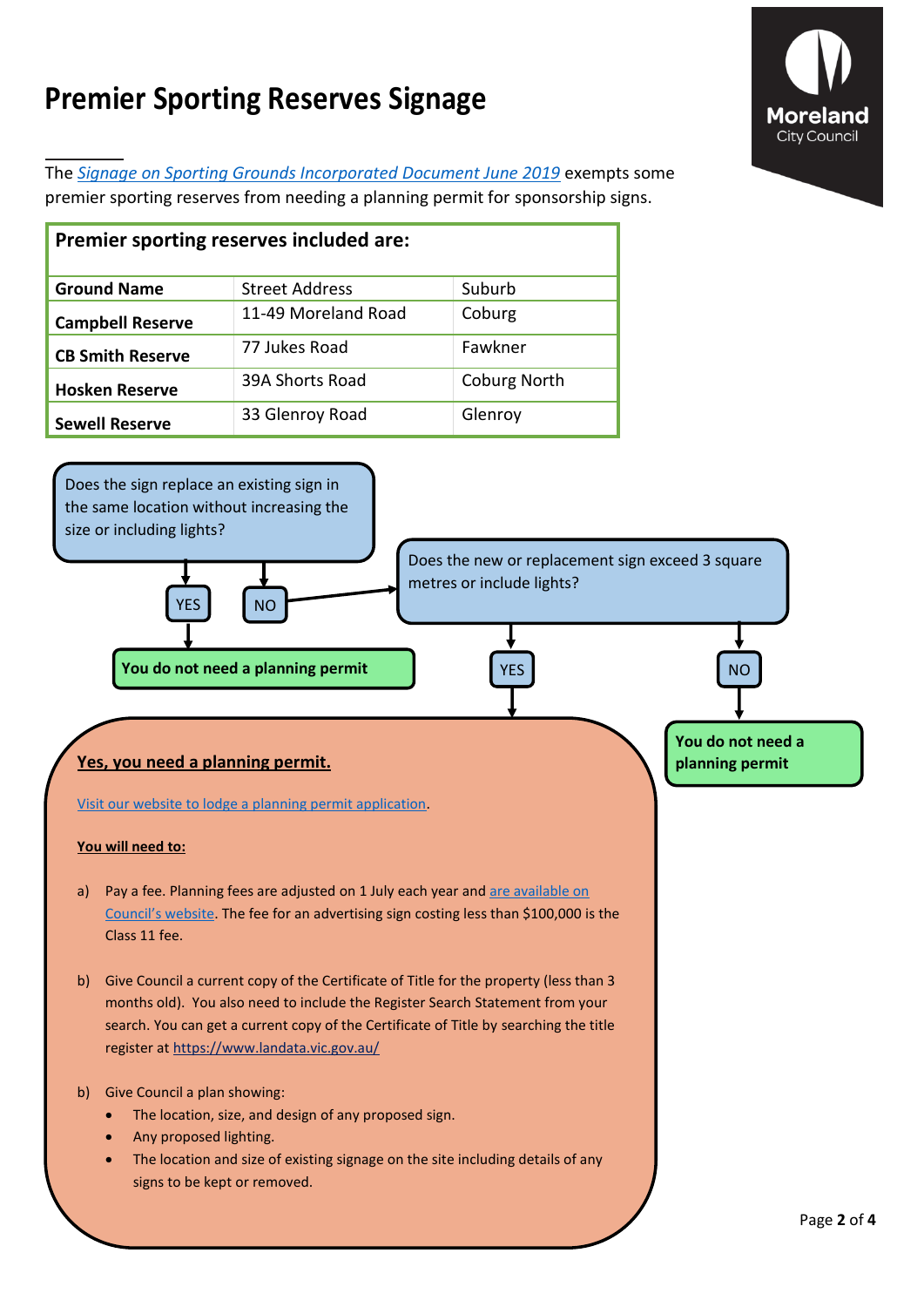## **Category 2 Sporting Reserves**



Some sports grounds are now in Category 2 of the State Advertising Signs provisions.

This means that you do not need a planning permit for some signs.

| <b>Ground Name</b>                                                 | <b>Suburb</b>         |  |
|--------------------------------------------------------------------|-----------------------|--|
| <b>Allard Park</b>                                                 | <b>Brunswick East</b> |  |
| <b>ATC Cook Reserve</b>                                            | Glenroy               |  |
| <b>Balfe Park</b>                                                  | <b>Brunswick East</b> |  |
| <b>Brearley Reserve</b>                                            | Pascoe Vale<br>South  |  |
| <b>Bush Reserve (West Coburg</b><br><b>Bowls Club)</b>             | Coburg                |  |
| <b>Charles Mutton Reserve</b>                                      | Fawkner               |  |
| <b>Clifton Park</b>                                                | <b>Brunswick</b>      |  |
| <b>Cole Reserve</b>                                                | Pascoe Vale           |  |
| De Chene Reserve                                                   | Coburg                |  |
| <b>Dunstan Reserve</b>                                             | <b>Brunswick West</b> |  |
| <b>Fraser Reserve</b>                                              | <b>Brunswick West</b> |  |
| <b>Hallam Reserve</b>                                              | Pascoe Vale           |  |
| <b>Holbrook Reserve</b>                                            | <b>Brunswick West</b> |  |
| <b>JP Fawkner Reserve</b>                                          | Oak Park              |  |
| <b>Martin Reserve</b>                                              | Hadfield              |  |
| <b>McDonald Reserve</b>                                            | Coburg                |  |
| <b>Middle Street Reserve (Hadfield</b><br><b>Tennis Club)</b>      | Hadfield              |  |
| Moomba Park                                                        | Fawkner               |  |
| <b>Morris Reserve</b>                                              | Pascoe Vale<br>South  |  |
| <b>Narre Narre Reserve (Oak Park</b><br><b>Basketball Stadium)</b> | Oak Park              |  |
| <b>Oak Park Reserve</b>                                            | Oak Park              |  |
| <b>Parker Reserve</b>                                              | <b>Coburg North</b>   |  |
| <b>Raeburn Reserve</b>                                             | Pascoe Vale           |  |
| <b>Rayner Reserve</b>                                              | Oak Park              |  |
| <b>Reddish Reserve</b>                                             | Hadfield              |  |
| <b>Richards Reserve</b>                                            | Coburg North          |  |
| <b>Sumner Park</b>                                                 | <b>Brunswick East</b> |  |
| <b>Wallace Reserve</b>                                             | Glenroy               |  |



any signs to be kept or removed.